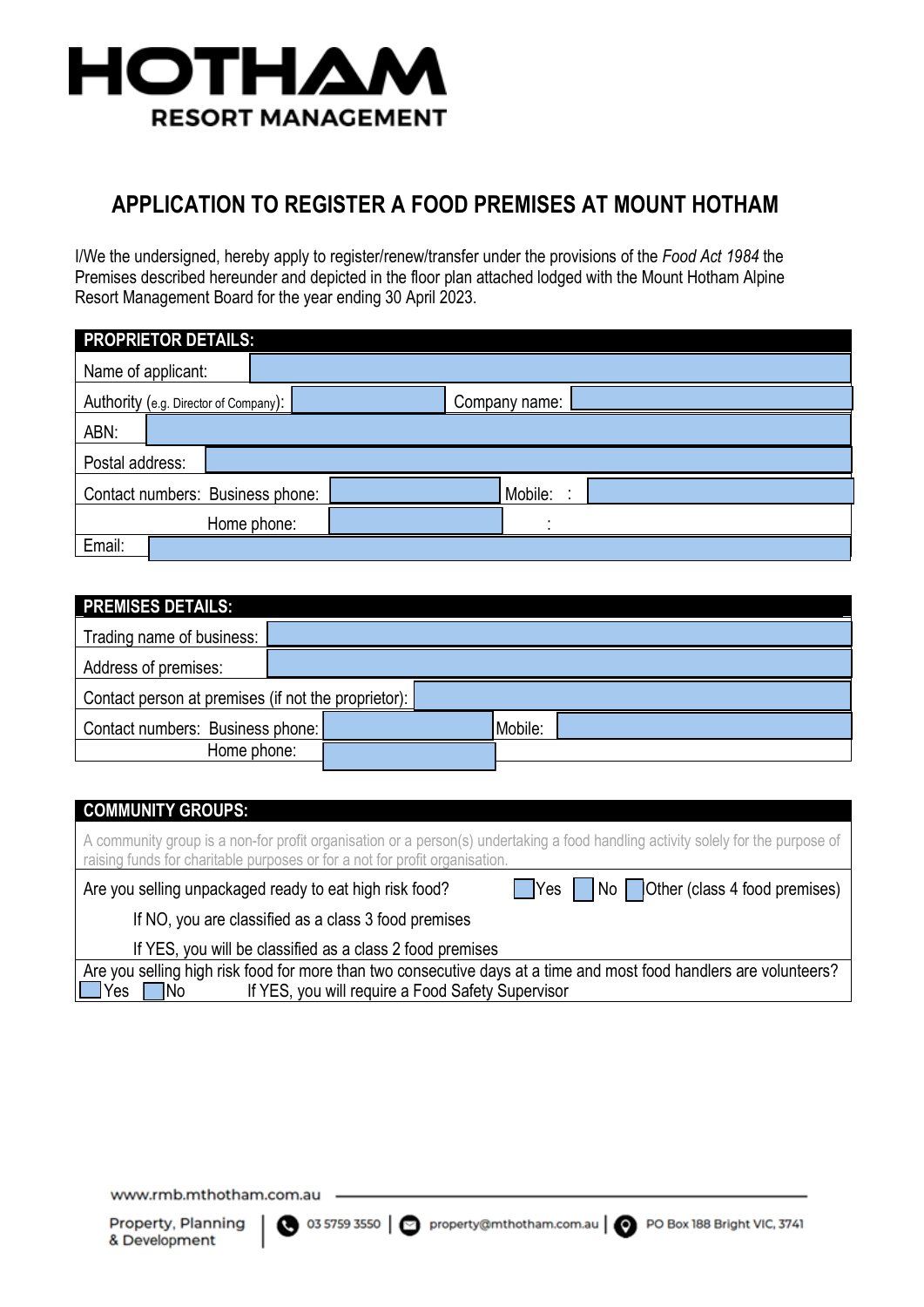| <b>DESCRIPTION OF USE OF PREMISES:</b>                                                                                                              |                                                |  |                                                                                                             |           |  |                   |  |  |
|-----------------------------------------------------------------------------------------------------------------------------------------------------|------------------------------------------------|--|-------------------------------------------------------------------------------------------------------------|-----------|--|-------------------|--|--|
| (e.g. Commercial kitchen, restaurant, facility for the preparation of food to be sold from a mobile food vehicle, etc.)                             |                                                |  |                                                                                                             |           |  |                   |  |  |
| Following discussion with Council about your food handling activities, select your food premises classification below as<br>advised by your Council |                                                |  |                                                                                                             |           |  |                   |  |  |
| Classification:                                                                                                                                     | Class $1$                                      |  | Class $2 \sqrt{ }$                                                                                          | Class $3$ |  | Class $4\sqrt{ }$ |  |  |
|                                                                                                                                                     |                                                |  | For further information, refer to the Food Classification Tool at http//www.foodsmart.vic.gov.au/foodclass/ |           |  |                   |  |  |
| Number of staff:                                                                                                                                    |                                                |  | Primary language used:                                                                                      |           |  |                   |  |  |
| Is Tobacco sold? Yes / No                                                                                                                           |                                                |  | If so, only from a vending machine? Yes / No                                                                |           |  |                   |  |  |
|                                                                                                                                                     | Does the premises have sit-in dining: Yes / No |  |                                                                                                             |           |  |                   |  |  |
| Does the premises have a license to sell liquor?                                                                                                    |                                                |  | Yes / No                                                                                                    |           |  |                   |  |  |
|                                                                                                                                                     |                                                |  | Food Safety Program (please complete this section if you are class 1 and class 2 only)                      |           |  |                   |  |  |
| If Template, please indicate                                                                                                                        | If Independent (non-standard), please indicate |  |                                                                                                             |           |  |                   |  |  |
| Food safety program template for class 2                                                                                                            |                                                |  | Name of Program:                                                                                            |           |  |                   |  |  |
| retail & food service                                                                                                                               |                                                |  |                                                                                                             |           |  |                   |  |  |
| Food Smart (online)                                                                                                                                 |                                                |  | Date of last audit                                                                                          |           |  |                   |  |  |
|                                                                                                                                                     |                                                |  | (or proposed audit date)                                                                                    |           |  |                   |  |  |
| Other FSP template registered by the                                                                                                                |                                                |  |                                                                                                             |           |  |                   |  |  |
| Secretary of Department of Health                                                                                                                   |                                                |  |                                                                                                             |           |  |                   |  |  |
| Name of Program:                                                                                                                                    |                                                |  | Auditor Name:                                                                                               |           |  |                   |  |  |
|                                                                                                                                                     |                                                |  |                                                                                                             |           |  |                   |  |  |

# **Required Food Safety Program documents**

**Registered number of Template:** 

There are no attachments if you have a template standard food safety program.

| Class 1 premises - | copy of the non-standard/independent food safety program (1 copy)                                                                                         |
|--------------------|-----------------------------------------------------------------------------------------------------------------------------------------------------------|
| Class 1 premises - | A current certificate from an approved food safety auditor indicating that the FSP is<br>adequate only if applicable (1 copy)                             |
| Class 2 premises - | A current certificate from an approved food safety auditor stating that the FSP meets<br>the requirements of the Act only if applicable (1 copy)          |
| Class 2 premises - | if you have not attached the current certificate from an approved auditor – attach a copy<br>of the non-standard/independent food safety program (1 copy) |

Registration No: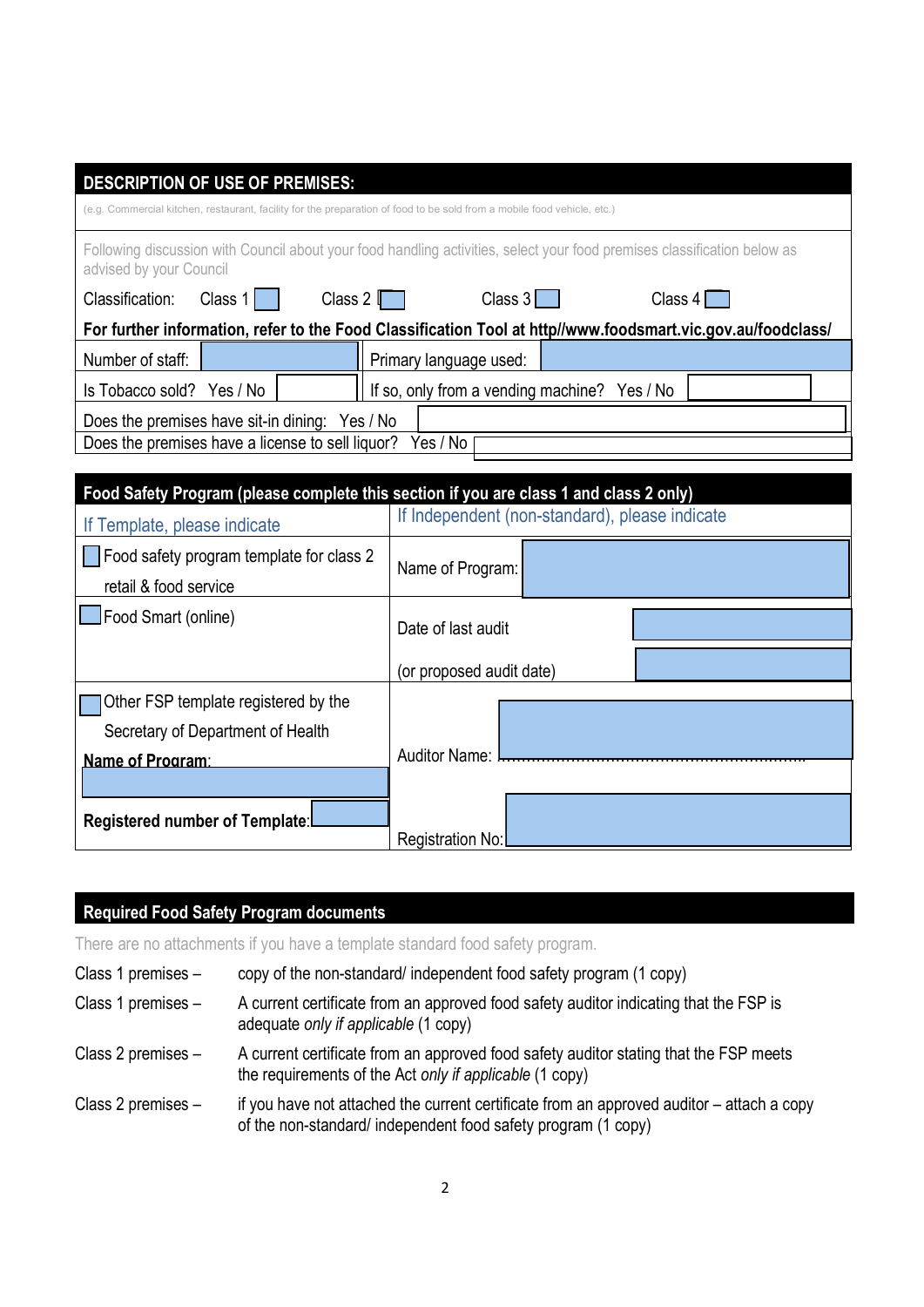| Food Safety Supervisor (Class 1 and Class 2 Food Premises only)                                      |  |         |  |  |  |
|------------------------------------------------------------------------------------------------------|--|---------|--|--|--|
| Please attach a copy of evidence of required qualifications for the nominated Food Safety Supervisor |  |         |  |  |  |
| Name:                                                                                                |  |         |  |  |  |
| Contact numbers: Telephone:                                                                          |  | Mobile: |  |  |  |
|                                                                                                      |  |         |  |  |  |
| Email:                                                                                               |  |         |  |  |  |

### **Declaration**

### **Class1, 2 & 3 food premises**

I understand and acknowledge that:

The information provided in this application is true and complete to the best of my knowledge

This application is a legal document and penalties apply for providing false and misleading information

#### **Class3 food premises only**

 $\Box$  In addition to the above and by ticking this box, I acknowledge that I will ensure that the appropriate minimum records required under the *Food Act 1984* for the premises will be kept.

If the business is owned by a sole trader or as a partnership, the proprietor/s must sign and print name/s.

If the business is owned by a company or association – the applicant on behalf of that body must sign and print their name.

#### **Applicant signat**

| <b>Applicant signature(s)</b><br>Signature applicant/s |       |  |       |  |
|--------------------------------------------------------|-------|--|-------|--|
| Printed name/s                                         |       |  |       |  |
|                                                        | DATE: |  | DATE: |  |

## **SEE BELOW FOR FEES AND IMPORTANT LODGEMENT DETAILS.**